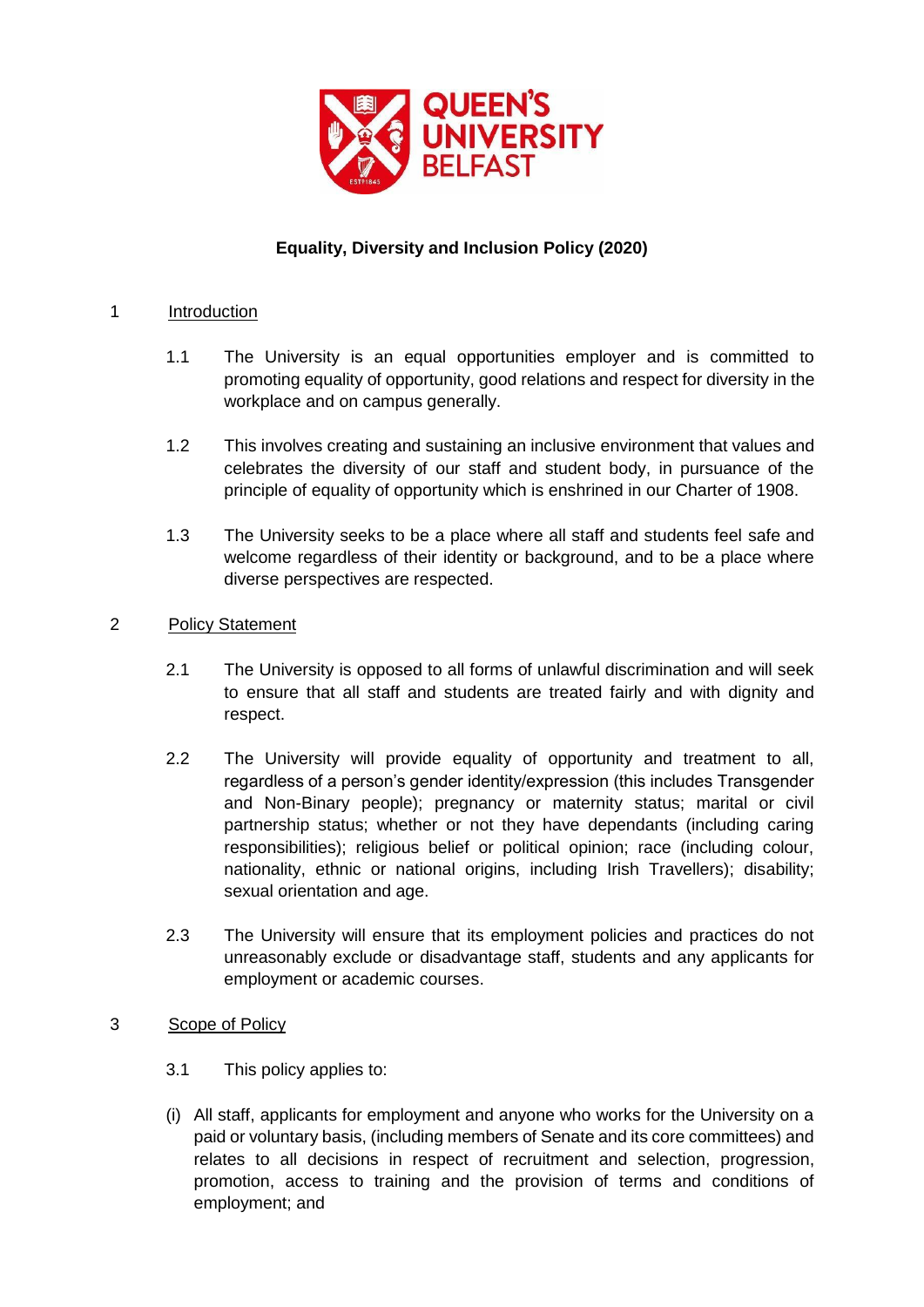(ii) All students and applicants for courses and relates to all decisions in respect of the admission of students and the provision of all services to students including teaching and supervision, assessment, progression and award, and support services.

#### 4 Status of the Policy

- 4.1 This policy forms part of the formal contract of employment for staff and part of the agreement between students and the University as set out in the Student Charter.
- 4.2 All members of the University, staff and students, must abide by this policy and uphold the spirit and essence of it at all times.
- 4.3 All staff and students must treat each other with dignity and respect. They must not commit any acts of unlawful discrimination, bullying and/or harassment against any other person. Such behaviour will not be permitted or condoned.
- 4.4 Breaches of this policy may be regarded as misconduct or gross misconduct and may lead to disciplinary proceedings under relevant procedures.
- 4.5 All visitors and anyone providing services to, or those contracted to work at, the University including sub-contractors, are expected to comply with this policy. Breach of this policy could result in the termination of the contract.

#### 5 Commitment to Policy

- 5.1 The University is committed to:
	- 5.1.1 Fulfilling its legal obligations under employment, equality and human rights legislation and relevant Codes of Practice, taking lawful affirmative and positive action where appropriate;
	- 5.1.2 Fulfilling the commitments as set out in its institutional Equality Scheme and Action Plan and associated action plans;
	- 5.1.3 Actively promoting equality of opportunity, good relations and celebrating cultural diversity, United Nations international days of significance and national celebrations which align with the spirit and ethos of this policy;
	- 5.1.4 In line with guidance from the Equality Commission for Northern Ireland, promoting a

"good and harmonious environment" – one which is free from any unlawful, discriminatory, hateful or intimidatory material or actions;

> 5.1.5 Ensuring a zero-tolerance approach to all bullying and harassment, particularly where it arises as a result of any protected characteristic (listed in paragraph 2.2) which includes but is not limited to homophobic, bi-phobic and/or transphobic harassment and to sexual harassment;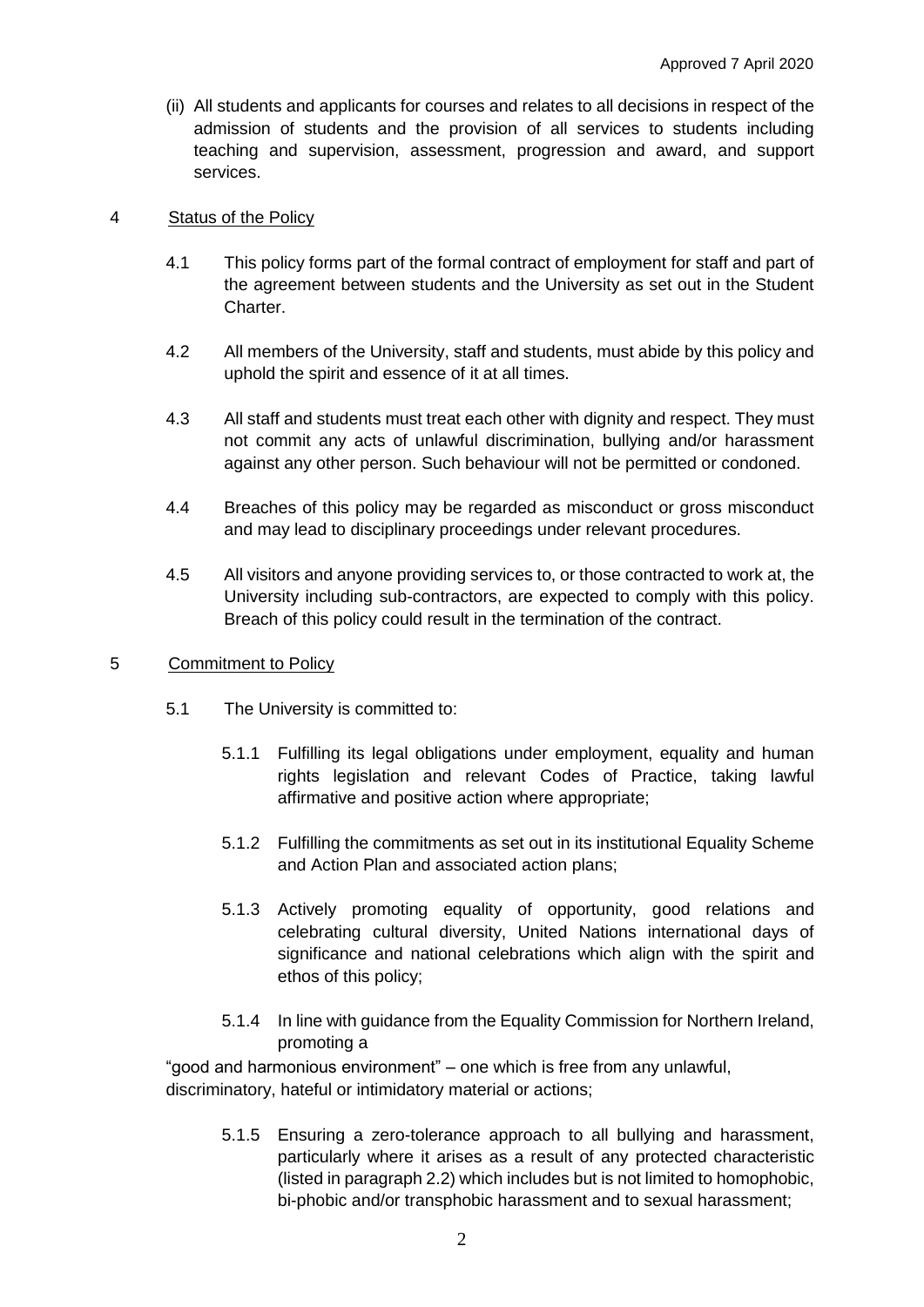5.1.6 Ensuring the University estate is, as far as reasonably practicable, accessible to all, and where required, ensuring that reasonable adjustments are implemented to enable staff and students with disabilities and/or long term conditions to not encounter any barriers, physical or otherwise, either on campus or within the workplace.

# 6 Cultural and Linguistic Diversity

- 6.1 The University recognises the existence of a wide variety of international, diverse, cultural and linguistic communities amongst its staff and student body.
- 6.2 The University recognises its responsibilities to promote awareness of and respect for a wide range of cultural communities and regional and minority languages, including, but not limited to, Irish and Ulster Scots.
- 6.3 The position regarding the University's official use of language(s) other than English rests with Senate. It will be reasonable and appropriate to the context in which the University operates – with the guiding principle of seeking to ensure that the University is a welcoming, inclusive and harmonious environment for all students, staff and visitors.
- 6.4 The University will seek to enhance good relations through the promotion of linguistic diversity and celebrate the significance of regional and minority languages through the implementation of its Equality Scheme Action Plan.
- 6.5 To this end, the University will proactively seek opportunities to work with staff, students, Student Union Sabbatical Officers, the Irish Language sector, the UlsterScots Language sector and others to promote the importance of linguistic diversity through outreach events, education, campus and off site activities, and through supporting staff and student access to language courses, networks, information and resources.
- 6.6 The University will continue to promote the range of opportunities for staff and students to learn new languages which are currently available through its Language Centre, which includes, but is not limited to, Irish and Ulster Scots.

# 7 Implementation

- 7.1 Senate has responsibility for approving the policy and for overseeing the arrangements in place to ensure its effective implementation. However, the practical application of this policy rests with all staff.
- 7.2 The Director of Academic and Student Affairs is responsible for ensuring that any student-related issues are effectively addressed through the appropriate procedure.
- 7.3 The People and Culture Director is responsible for ensuring that any staffrelated issues are effectively addressed through the appropriate procedure.
- 7.4 In order to implement this policy the University will: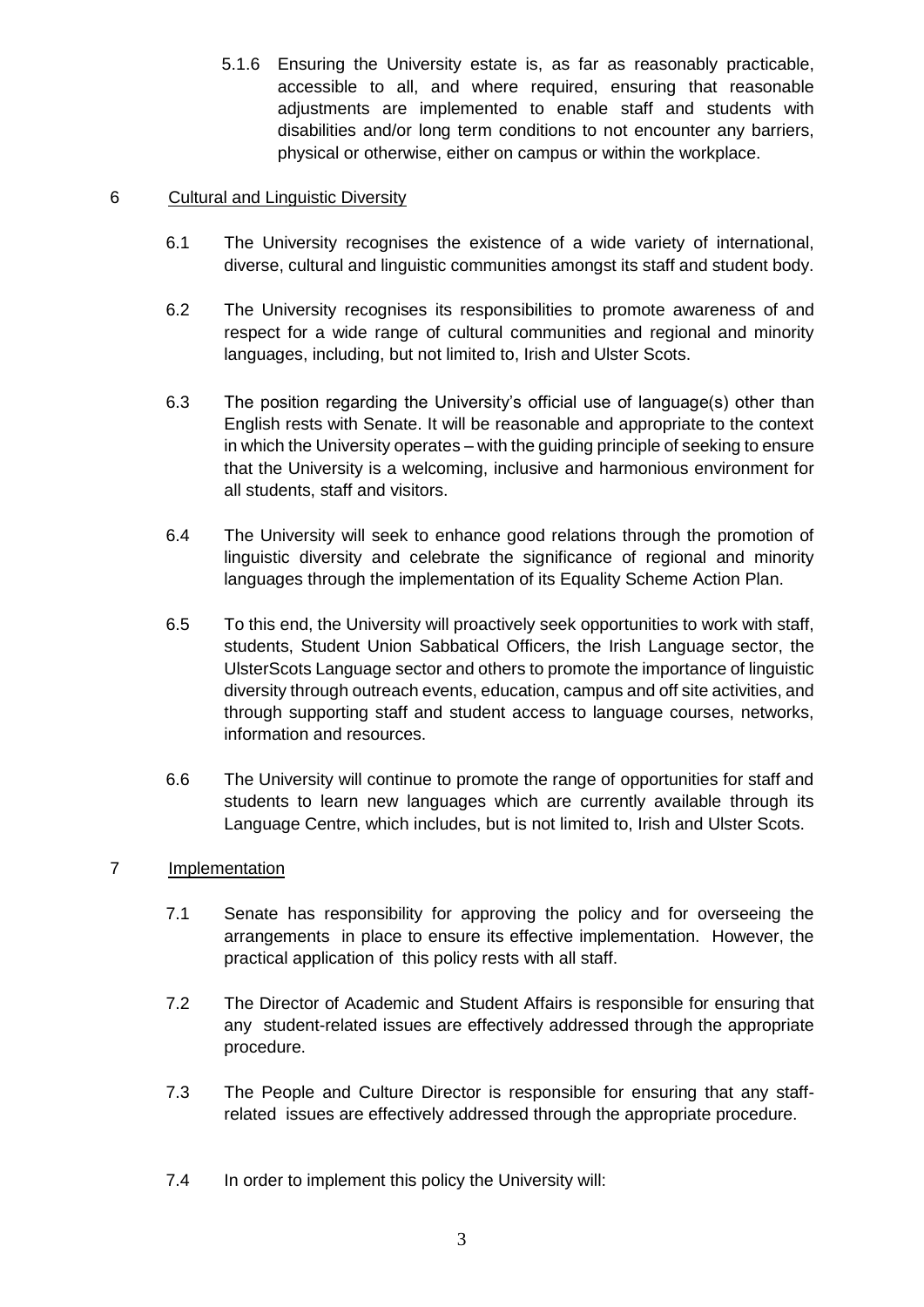- (i) Communicate it to students, staff (paid or voluntary), applicants for employment, anyone applying to study at the University, and where appropriate, any service providers, persons or organisations such as external examiners, consultants, subcontractors or agencies and visitors;
- (ii) Through the implementation and delivery of its institutional Equality Action Plan, provide staff with access to a wide range of training, information, advice and support, to help promote and raise awareness of equality/diversity issues, engaging with external organisations and other subject matter experts as appropriate;
- (iii) Provide on-line diversity training to students and seek to mainstream a wide range of curricula that reflects the diversity of the student body;
- (iv) Seek to ensure that staff involved in either recruitment and selection, progression and/or promotion exercises receive appropriate training, including, but not limited to, unconscious bias and relevant equality legislation, guidance and Codes of Practice;
- (v) Take appropriate lawful affirmative or positive action to address issues of underrepresentation for specific minority groups, for example, including statements in job advertisements encouraging members of under-represented groups to apply for job opportunities and developing specific outreach activity; and
- (vi) Ensure that adequate resources, both human and financial, are made available to fulfil the objectives of this policy.

#### 8 Monitoring

- 8.1 The University is registered with the Equality Commission for Northern Ireland for the purposes of the Fair Employment and Treatment (NI) Order 1998, and monitors the diversity of its student body, workforce and applicants for employment in accordance with its responsibilities under Section 75 of the Northern Ireland Act 1998.
- 8.2 The University maintains appropriate staff and student equality monitoring systems to assist with the effective implementation of this policy and compliance with its reporting responsibilities, both statutory and non-statutory.
- 8.3 Equality monitoring information relating to staff and applicants for employment is monitored by the University's Diversity and Inclusion Unit (People and Culture Directorate).
- 8.4 Equality monitoring information relating to students and applicants for courses is monitored by the University's Planning Office (Directorate of Academic and Student Affairs).
- 8.5 This information is handled in accordance with the University's Data Protection Policy and relevant legislation.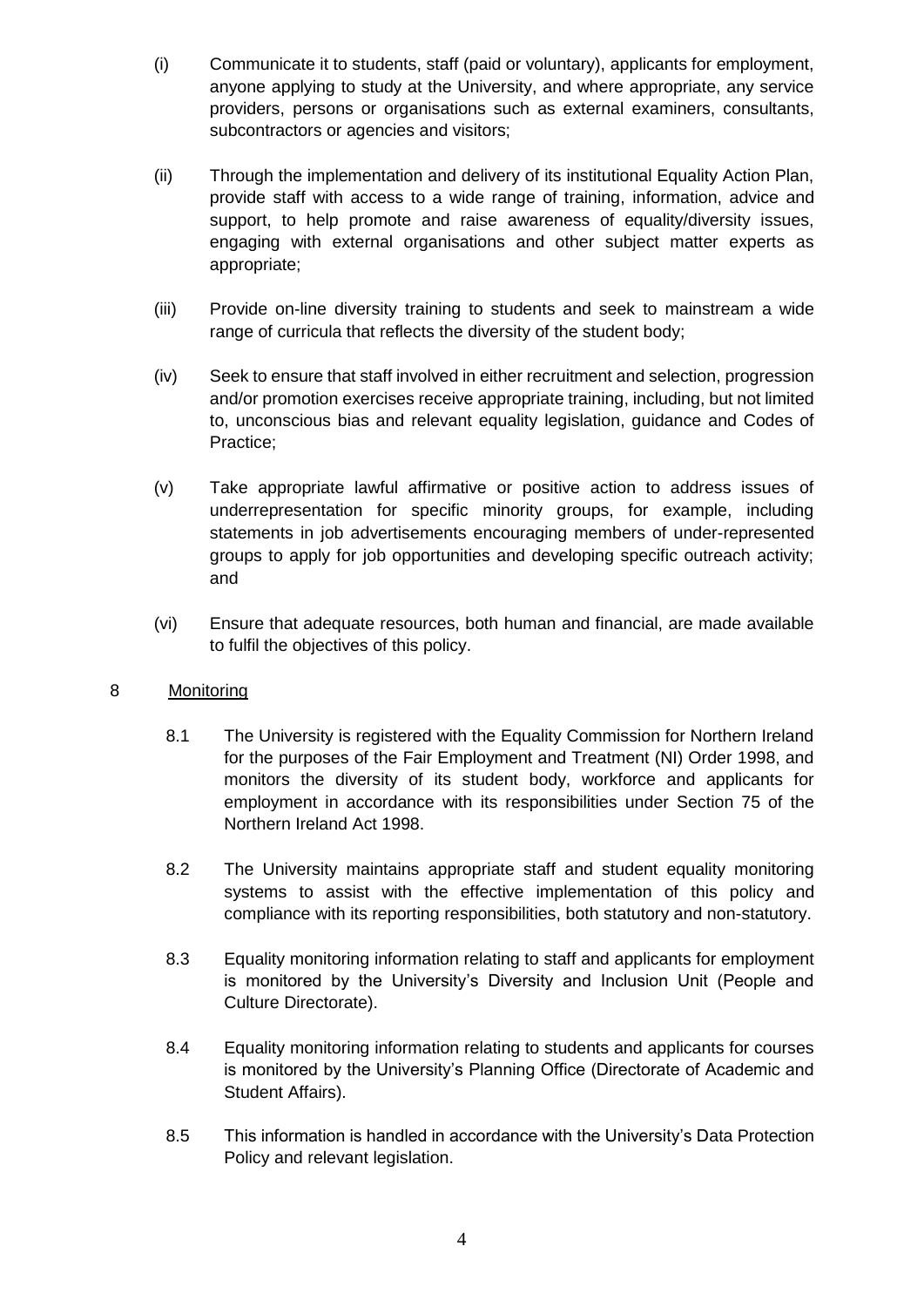- 8.6 The University will consult with recognised Trade Unions, the Students' Union and the Equality Commission for Northern Ireland with respect to any proposed changes to this policy and have regard to our obligations under Section 75 of the Northern Ireland Act 1998.
- 8.7 The policy will be kept under review to reflect any future changes to the statutory framework in which we operate, including but not limited to, employment, equality and human rights legislation.
- 8.8 This policy has been equality screened for the purposes of complying with Section 75 of the Northern Ireland Act 1998 and a copy of the completed screening document is available online.

# 9 Complaints

- 9.1 Members of staff who believe they have suffered any form of discrimination, bullying, harassment or victimisation can raise the matter through the appropriate procedure.
- 9.2 Relevant procedures are available online, in hard copy or in alternative formats (upon request) from the People and Culture Directorate.
- 9.3 Students who believe they have suffered any form of discrimination, bullying, harassment or victimisation are entitled to raise the matter through the Student Complaints Procedure which is available online, in hard copy or alternative formats upon request from the Directorate of Academic and Student Affairs.
- 9.4 All complaints of discrimination, bullying, harassment or victimisation will be dealt with fairly, promptly and confidentially. If on investigation, it is established that discrimination, bullying, harassment or victimisation has occurred, disciplinary action will result and may warrant dismissal/expulsion.
- 9.5 Every effort will be made to ensure that any person accused of discrimination, bullying, harassment or victimisation will be dealt with fairly, promptly and confidentially.
- 9.6 Every effort will be made to ensure that any person making a complaint will not be victimised.

**Approved by Senate: 7 April 2020** 

**Appendix A** 

#### **Glossary of Terms**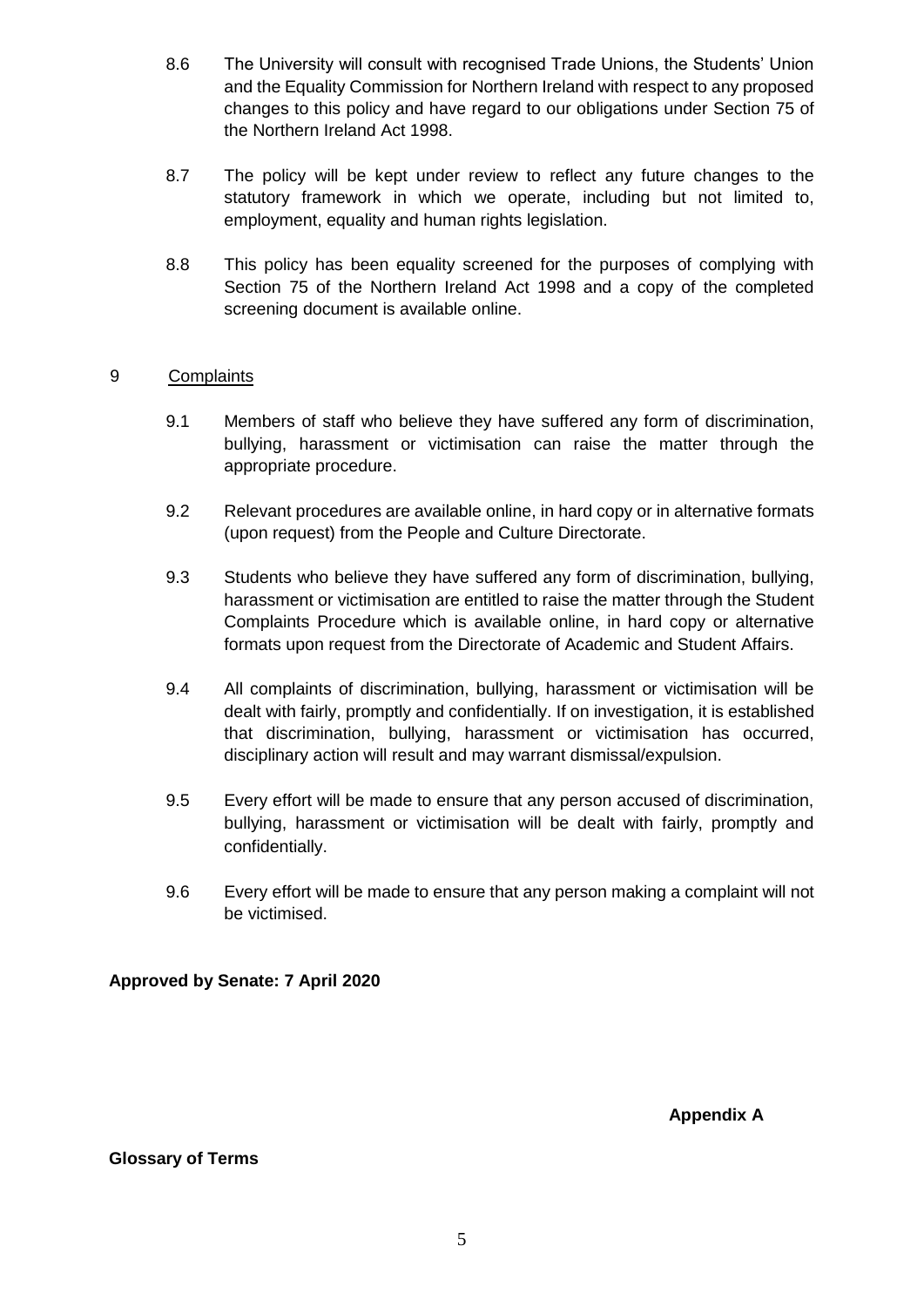# **Biphobia**

The fear or dislike of someone who identifies as bisexual based on prejudice or negative attitudes, beliefs or views about bisexual people.

# **Discrimination**

The anti-discrimination laws prohibit the following forms of discrimination:

- Direct discrimination;
- Indirect Discrimination;
- Disability Discrimination;
- Victimisation; and
- Harassment.

Brief descriptions of these above terms follow:

#### **Direct discrimination**

This generally occurs where a person is treated less favourably than another person, in the same or similar circumstances, on one or more of the statutory non-discrimination grounds.

#### **Indirect discrimination**

Indirect discrimination generally occurs where an employer applies to all persons a particular provision, criterion or practice, but which is one that has the effect of placing people who share a particular equality characteristic (e.g. the same sex, or religious belief, or race) at a particular disadvantage compared to other people.

### **Disability discrimination**

Discrimination against disabled people may also occur in two other ways: namely, (a) *disability-related discrimination*, and (b) *failure to comply with a duty to make reasonable adjustments.*

#### **Victimisation**

This form of discrimination generally occurs where a person is treated less favourably than another person, in the same or similar circumstances, because the person has or is believed to have previously exercised his/her rights under the anti-discrimination laws, or has assisted another person to do so or intends to do so.

#### **Harassment**

Harassment generally occurs where a person is subjected to unwanted conduct that is related to a non-discrimination ground with the purpose, or which has the effect, of violating their dignity or of creating for them an intimidating, hostile, degrading, humiliating or offensive environment.

#### **Dependant**

A dependant is the spouse, partner, child or parent of an employee. A dependant could also be someone who lives in the household with the member of staff and is dependent on them, for example, an elderly aunt or grandparent who lives in the household.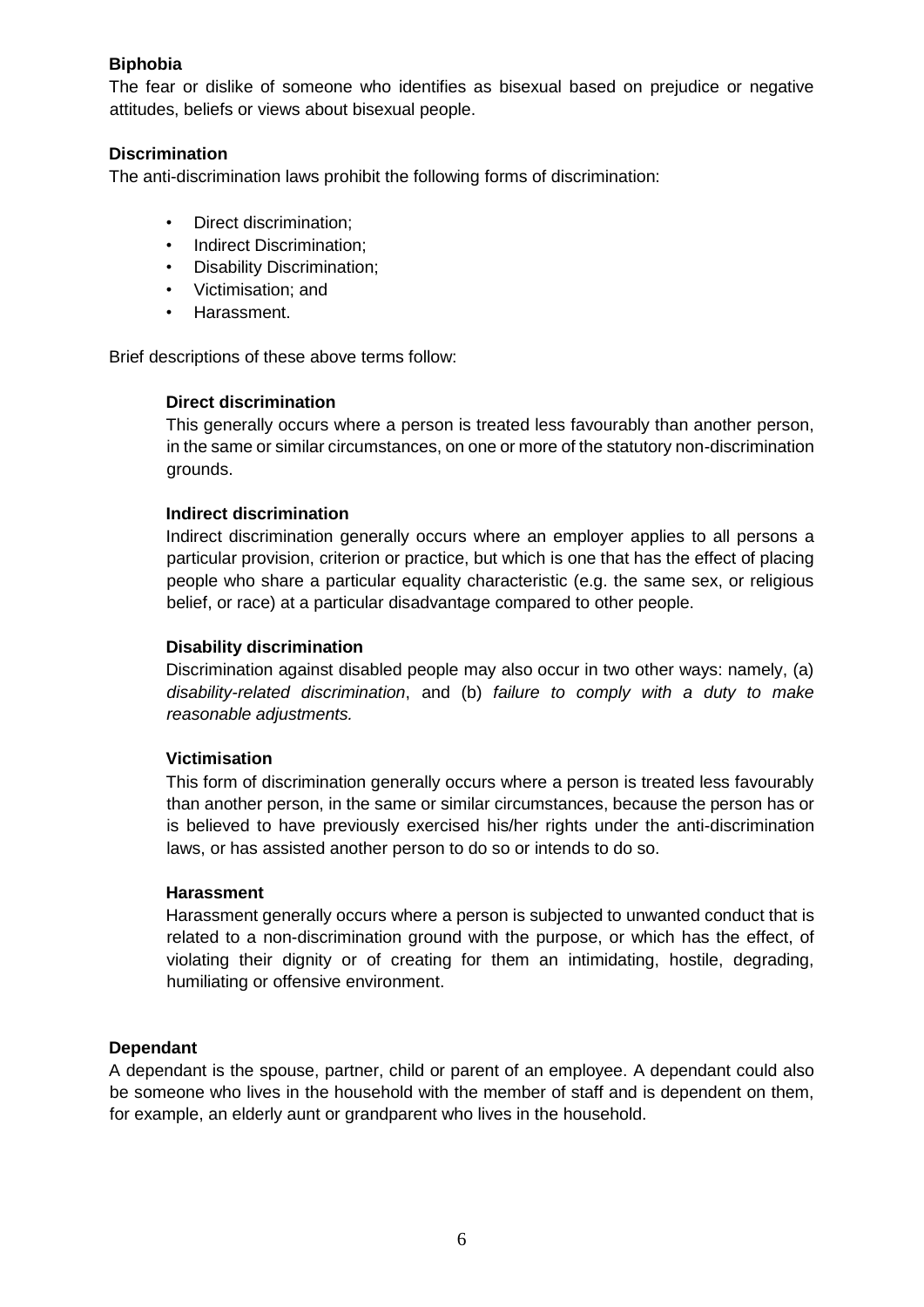### **Equality of opportunity**

The prevention, elimination or regulation of discrimination between people on grounds of characteristics including sex, marital status, age, disability, religious belief, political opinion, dependants, race and sexual orientation.

The promotion of equality of opportunity entails more than the elimination of discrimination. It requires proactive measures to be taken to secure equality of opportunity.

### **Equality Scheme**

A document which outlines a public authority's arrangements for complying with its Section 75 obligations.

### **Gender**

Often expressed in terms of masculinity and femininity, gender is largely culturally determined and is assumed from the sex assigned at birth.

# **Gender expression**

How a person chooses to outwardly express their gender, within the context of societal expectations of gender. A person who does not confirm to societal expectations of gender may not, however, identify as trans.

# **Gender identity**

A person's innate sense of their own gender, whether male, female or something else (see non-binary below), which may or may not correspond to the sex assigned at birth.

# **Homophobia**

The fear or dislike of someone, based on prejudice or negative attitudes, beliefs or views about lesbian, gay or bisexual people. Homophobic bullying may be targeted at people who are, or who are perceived to be, lesbian, gay or bisexual.

# **LGBT**

The acronym for lesbian, gay, bisexual and trans.

#### **Northern Ireland Act 1998 ("Section 75")**

The Northern Ireland Act, implementing the Good Friday Agreement, received Royal Assent on 19 November 1998. Section 75 of the Act created the statutory equality duties.

#### **Non-binary**

An umbrella term for people whose gender identity doesn't sit comfortably with 'man' or 'woman'. Non-binary identities are varied and can include people who identify with some aspects of binary identities, while others reject them entirely.

# **Regional or Minority Languages**

Languages traditionally used within a given territory of a state by nationals of that state who form a group numerically smaller than the rest of the state's population; they are different from the official language(s) of that state, and they include neither dialects of the official language(s) of the state nor the languages of migrants.